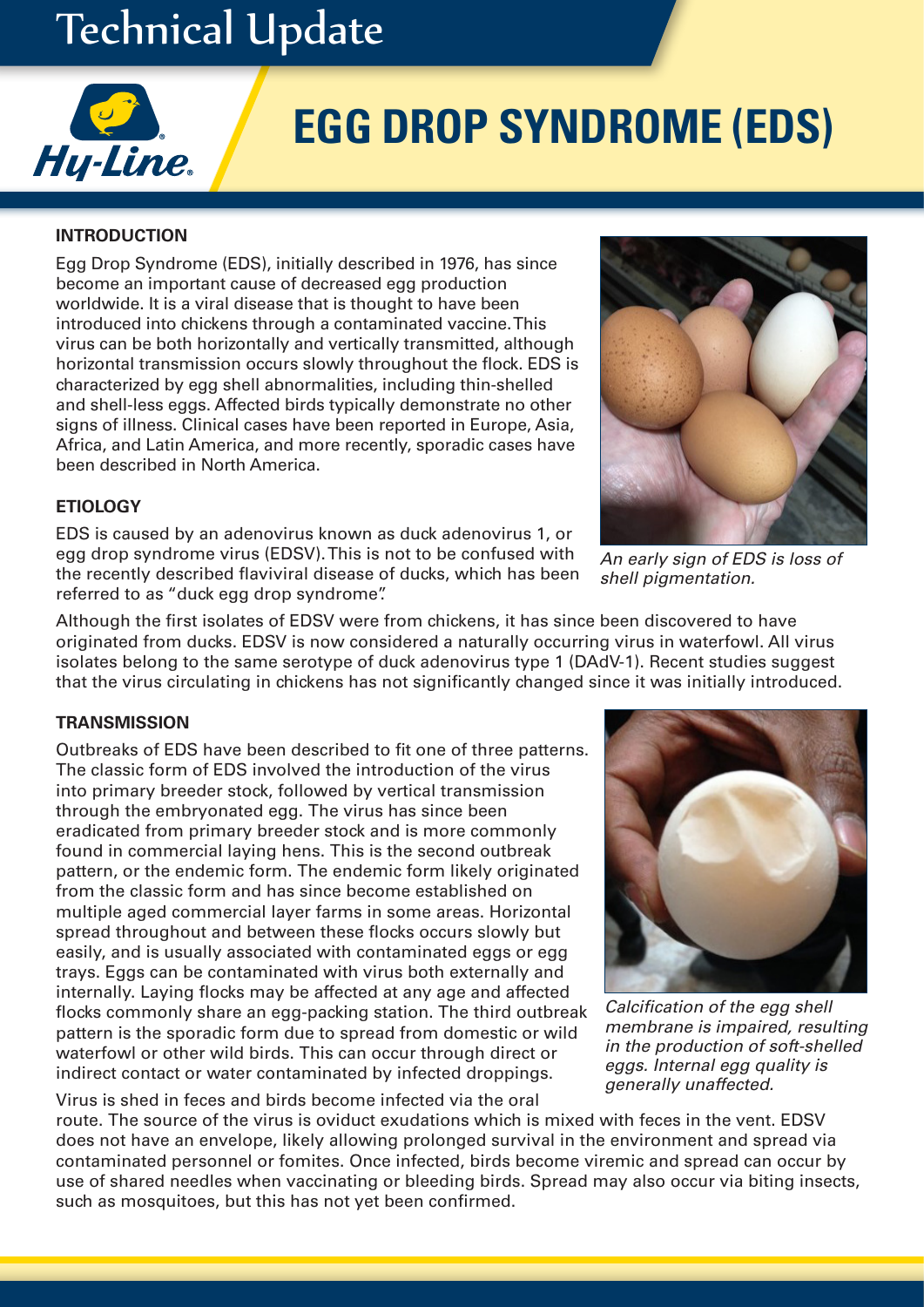# **DISINFECTION**

EDSV is non-enveloped, making it resistant to many commonly used disinfectants. Sodium hypochlorite (bleach), chlorine dioxide, iodophors, aldehydes and some others have demonstrated efficacy, but may require longer contact times. EDSV is tolerant of a wide pH range (pH 3–10) and is also relatively tolerant of heat. However, autoclaving does successfully inactivate the virus.

# **INCUBATION PERIOD**

Mature laying hens produced abnormal eggs between 10–24 days post-inoculation in experimental infections. EDSV has a highly variable incubation period. Birds infected at a young age, either in ovo or as chicks, may remain asymptomatic until they reach sexual maturity or around the expected time of peak production.

### **CLINICAL SIGNS**

The principal pathological effect of EDSV is on the shell gland (uterus) impairing the calcification of the shell membrane. An early clinical sign is usually a loss of shell color in pigmented eggs. This is followed by production of thin-shelled, soft-shelled, and shell-less eggs. The result is a perceived decrease in egg production due to eggs being eaten or lost in the manure, rather than a true drop in production. Decreased production is typically observed during the period of peak production, or when a flock fails to reach or maintain peak

production. Outbreaks may last between 4–10 weeks with production drops ranging from 5–50%. There may be compensation later in lay, but total egg loss has been estimated to be 10–16 eggs per bird.

Infected birds typically do not demonstrate any clinical signs of illness. They may appear depressed for 48 hours, with small decreases in feed and water consumption, but this is not common. Diarrhea has been reported, but this is likely due to excess oviduct excretion rather than gastrointestinal disease.

#### **GROSS LESIONS**

Usually, there are no obvious gross lesions in naturally occurring infections. Inactive ovaries and/or atrophied oviducts have been observed but are not consistently present. Uterine edema has been reported in a previous outbreak.

Experimental infection can induce gross lesions such as uterine edema, presence of exudate in the shell gland, mild splenomegaly, flaccid ovules, and eggs in various stages of formation in the coelomic cavity.

#### **DIAGNOSIS**

EDS should be suspected when a sudden drop in egg production associated with thinshelled, soft-shelled, or shell-less eggs occurs in an otherwise healthy flock. The drop in egg production may be small, however, and require careful examination of the house and the flock for affected eggs. The major differential diagnosis is Infectious Bronchitis (IBV), a disease which can also result in decreased egg production and egg abnormalities. Egg abnormalities seen with IBV that are not seen with EDS include misshapen or wrinkled shells as well as watery albumen. Additionally, there are usually signs of respiratory disease with IBV that would not occur with EDS.

EDS can be diagnosed by virus detection/ isolation and/or serology. PCR is an increasingly popular method for virus detection because of the fast turnaround time and ease of sample collection. PCR can be performed on cloacal swabs from live birds or swabs of the shell

> gland from dead birds, as well as organ samples including shell gland, oviduct, spleen, cecal tonsils, or kidneys. Virus isolation using embryonated duck or goose eggs or cell cultures can also be performed using these samples.

> Virus recovery may be difficult, however, as shedding is transient. Obviously affected birds, i.e. those producing abnormal eggs, should be targeted for sample collection as they are most likely to be shedding the virus.

*Hen-day egg production drops as egg defects increase.*

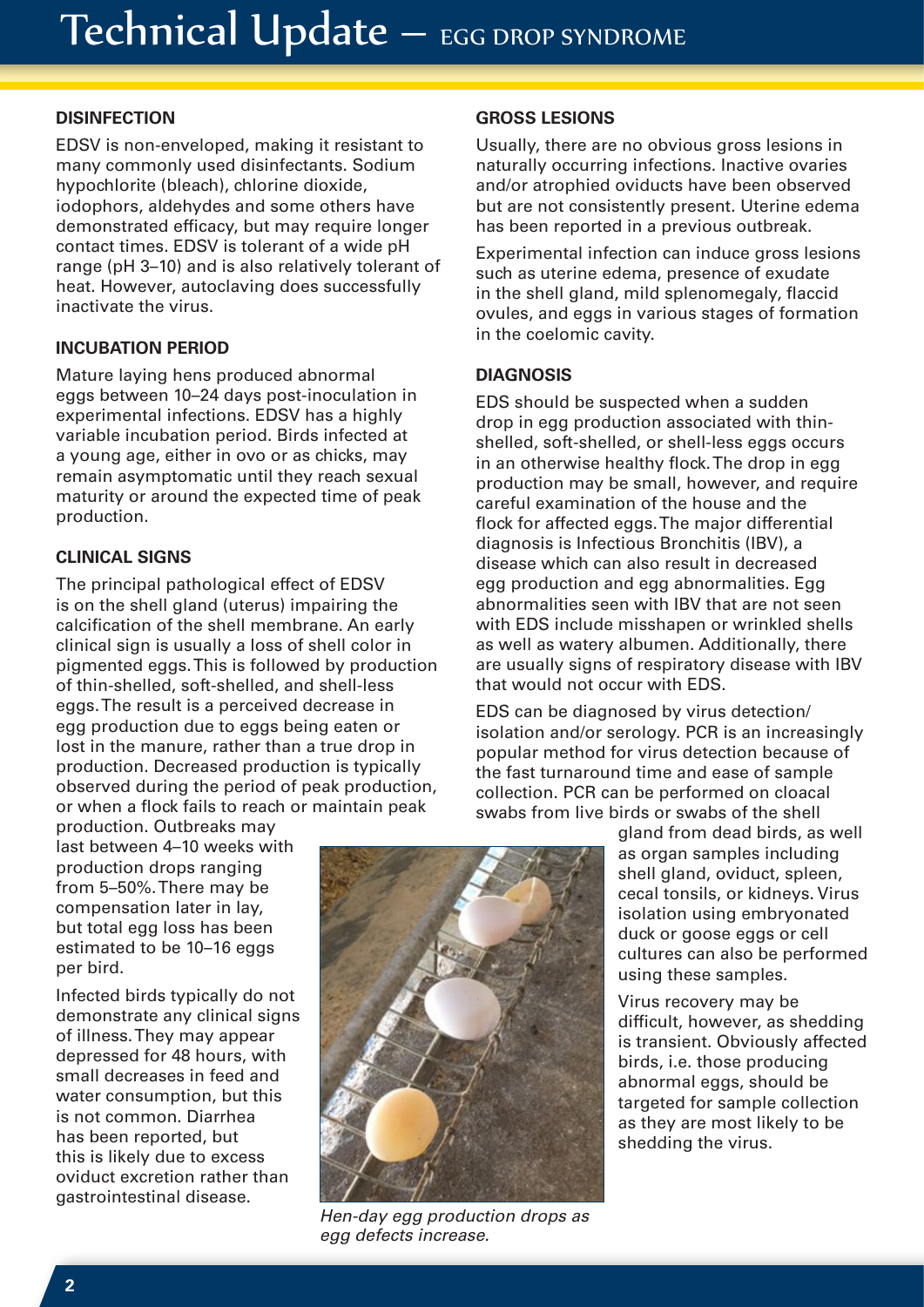Hemagglutination inhibition (HI) and ELISA are the most commonly used tests for detection of antibodies to EDSV. HI is more sensitive, however, making it the test of choice in unvaccinated flocks. Blood samples should be collected from birds that are producing affected eggs, as they have already seroconverted. Birds that are not yet producing affected eggs may indeed be infected, but they may not be producing antibodies yet. For example, flocks that contain birds that were infected with EDSV in ovo do not develop antibodies during the growing period. A negative serological test prior to or around 20 weeks of age does not guarantee freedom from infection.

#### **INTERVENTION STRATEGIES**

#### **Prevention and Management**

- Obtain replacement birds from uninfected flocks.
- Practice good cleaning and disinfection protocols, particularly concerning materials that contact eggs and common egg-packing stations.
- Do not reuse egg trays or share egg trays with other farms.
- Change needles frequently during vaccination and blood collection.
- Take precautions in the hatchery when dealing with infected and uninfected flocks to prevent lateral transmission. Minimal precautions would be to use separate setters and hatchers and to handle clean stock prior to handling infected chicks.
- Follow a biosecurity program, with emphasis on exclusion of waterfowl and wild birds as well as appropriate water sanitation.
- Endemic EDS can be controlled by vaccination using a commercially available inactivated vaccine administered intramuscularly between 14–18 weeks of age.
- Autogenous vaccines can be used where the commercial vaccine is not available to prevent additional spread.

#### **Treatment**

There is no treatment for EDS.

#### **SUMMARY**

Egg drop syndrome is a viral disease that results in decreased egg production in an otherwise healthy flock. The outbreaks can last from 4–10 weeks and can result in a 5–50% drop in egg production. Egg drop syndrome virus can be transmitted both vertically and horizontally. Eggs and equipment associated with egg collection, such as egg belts and egg trays, are considered major fomites for virus spread. Diagnosis of EDS can be accomplished by virus detection/isolation or serology. Effective commercial vaccines exist for prevention of EDS. Prevention and control of the disease as described are crucial, as there is no available treatment.



*EDSV is spread by egg contents, contaminated egg belts and other egg collection equipment. Reuse of plastic egg trays is an important risk factor.*